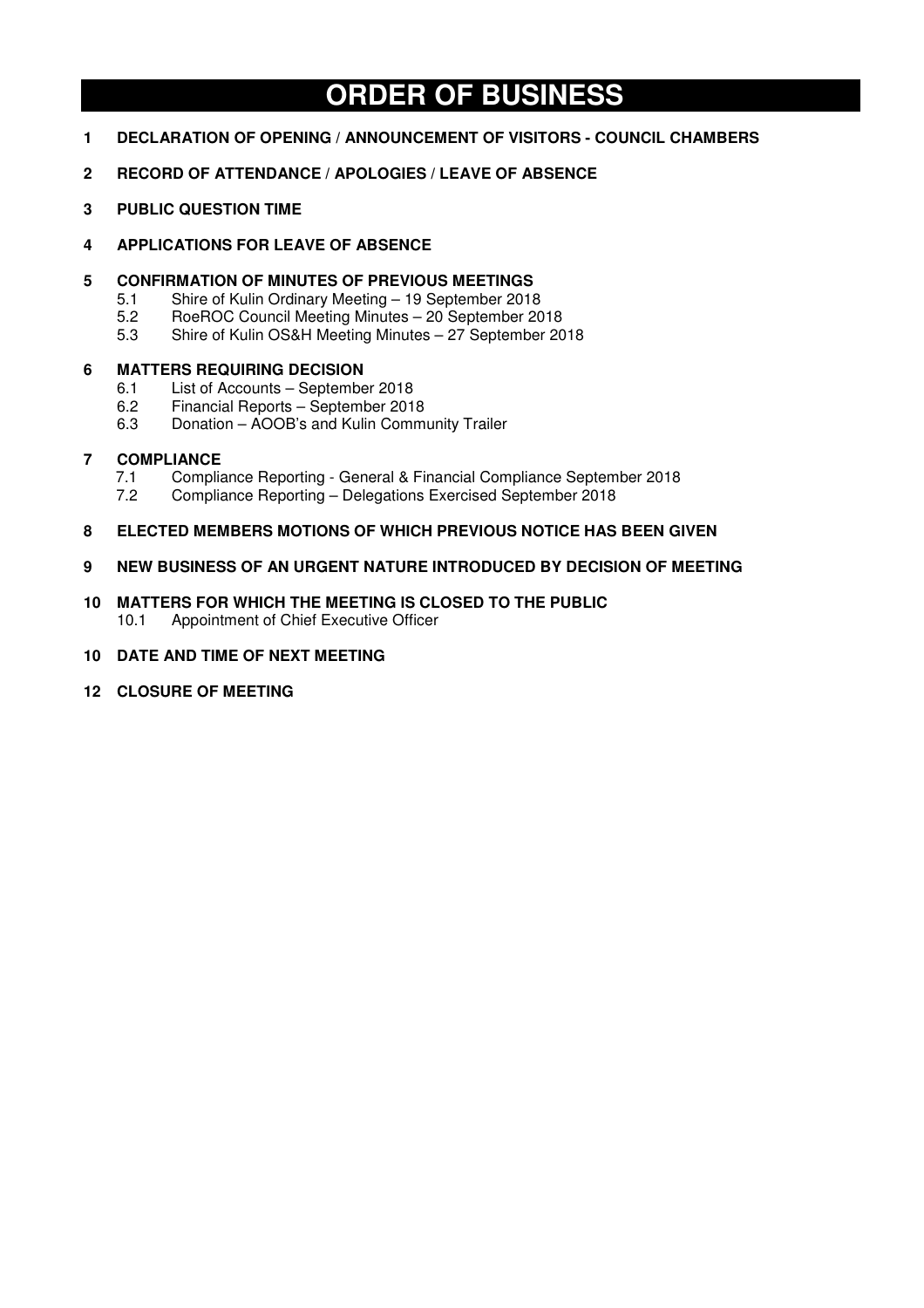# **Minutes of an Ordinary Meeting of Council held in the Council Chambers on Wednesday 17 October 2018 commencing at 4.43pm**

# **1. DECLARATION OF OPENING / ANNOUNCEMENT OF VISITORS**

# **2. RECORD OF ATTENDANCE/APOLOGIES/LEAVE OF ABSENCE**

| Attendance          |                                |                     |
|---------------------|--------------------------------|---------------------|
| <b>BD</b> West      | President                      | West Ward           |
| <b>RD Duckworth</b> | Deputy President               | West Ward           |
| <b>HT</b> McInnes   | Councillor                     | Town Ward           |
| G Robins            | Councillor                     | <b>Town Ward</b>    |
| <b>B</b> Smoker     | Councillor                     | West Ward           |
| R Bowey             | Councillor                     | Town Ward           |
| <b>BP</b> Taylor    | Councillor                     | <b>Central Ward</b> |
| L Varone            | Councillor                     | East Ward           |
| N Mason             | <b>Chief Executive Officer</b> |                     |
| J Hobson            | Manager of Works               |                     |
| N Thompson          | ESO/Minutes                    |                     |

# **APOLOGIES**

Cassi-Dee Vandenberg – Deputy CEO Cr Michael Lucchesi – Leave of Absence granted at September meeting

- **3. PUBLIC QUESTION TIME**  Nil
- **4. APPLICATIONS FOR LEAVE OF ABSENCE**  Nil

# **5. CONFIRMATION OF MINUTES OF PREVIOUS MEETINGS**

Shire of Kulin Ordinary Meeting – 19 September 2018

#### **01/1018**

**Moved Cr Robins Seconded Cr Taylor that the minutes of the Ordinary Council Meeting held on 19 September 2018 be confirmed as a true and correct record.** 

 **Carried 8/0** 

RoeROC Council Meeting – 20 September 2018

**02/1018** 

**Moved Cr Duckworth Seconded Cr Bowey that the minutes of the RoeROC Council Meeting held on 20 September 2018 be received.** 

 **Carried 8/0** 

Shire of Kulin OS&H Meeting – 27 September 2018

**03/1018** 

**Moved Cr Smoker Seconded Cr Bowey that the minutes of the Shire of Kulin OS&H Meeting held on 27 September 2018 be received.** 

 **Carried 8/0**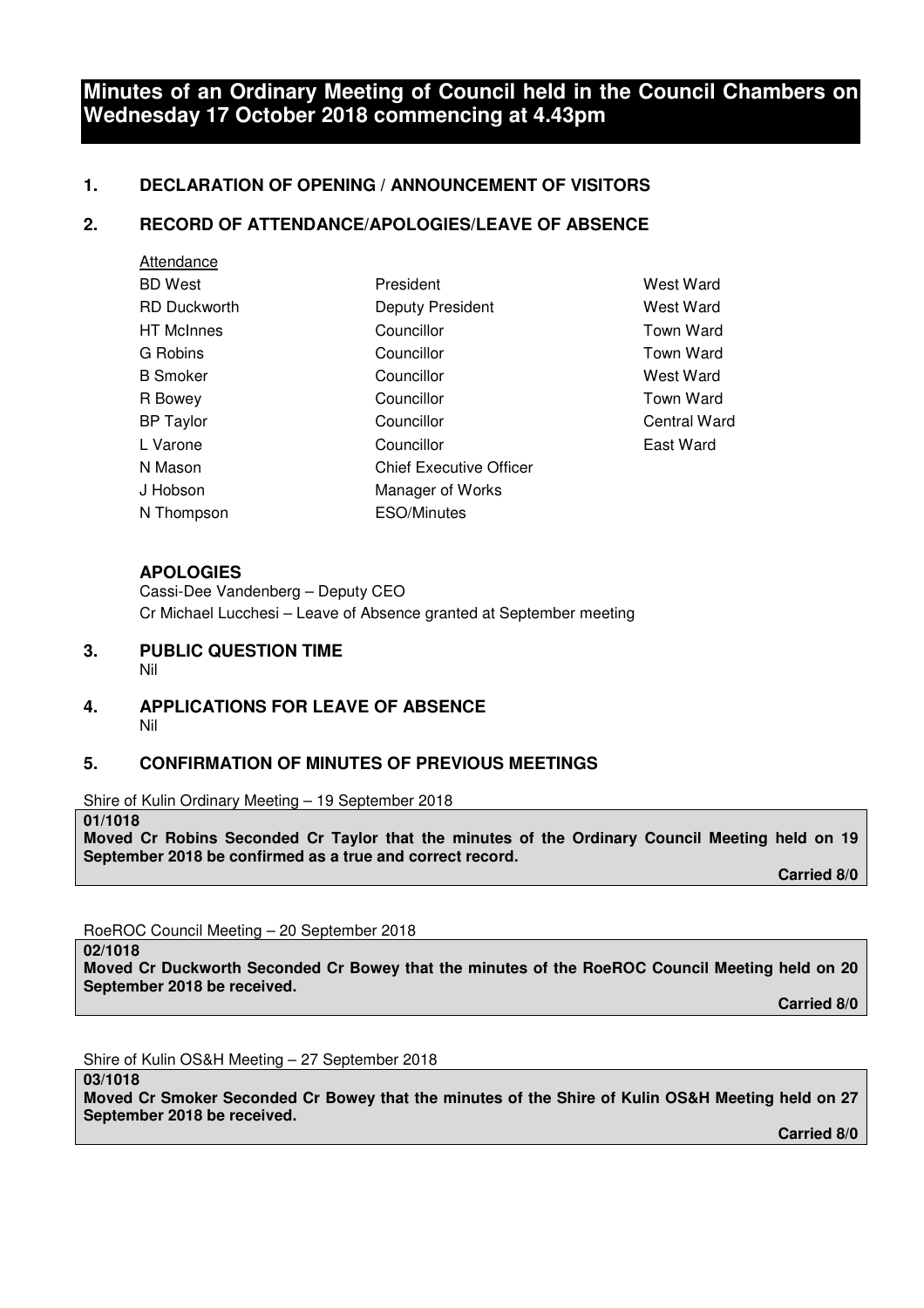# **6 MATTERS REQUIRING DECISION**

# **6.1 List of Accounts – September 2018**

**RESPONSIBLE OFFICER:** DCEO **FILE REFERENCE:** 12.06<br>**AUTHOR:** DCEO **AUTHOR: STRATEGIC REFERENCE/S:** 12.01 **DISCLOSURE OF INTEREST:** Nil

#### **SUMMARY:**

Attached is the list of accounts paid during the month of September 2018 for Council's consideration.

**BACKGROUND & COMMENT:**  Nil **FINANCIAL IMPLICATIONS:**  Nil **STATUTORY AND PLANNING IMPLICATIONS:**  Nil **POLICY IMPLICATIONS:**  Nil **COMMUNITY CONSULTATION:**  Nil **WORKFORCE IMPLICATIONS:**  Nil

### **OFFICER'S RECOMMENDATION:**

That September payments being cheque No.393 - 400 (Trust Fund), 37029 – 37042 (Municipal), EFT No's 14443 - 14555, DD6652.1 – DD6674.1 (Municipal), credit card payments, creditor payments, payroll and other vouchers from the Municipal Fund totalling \$469,184.55 be received.

#### **VOTING REQUIREMENTS:**

Simple majority required.

#### **04/1018**

**Moved Cr Robins Seconded Cr Smoker that September payments being cheque No.393 - 400 (Trust Fund), 37029 – 37042 (Municipal), EFT No's 14443 - 14555, DD6652.1 – DD6674.1 (Municipal), credit card payments, creditor payments, payroll and other vouchers from the Municipal Fund totalling \$469,184.55 be received.** 

 **Carried 8/0** 

# **6.2 Financial Reports – September 2018**

**RESPONSIBLE OFFICER:** DCEO **FILE REFERENCE:** 12.01 **AUTHOR:** DCEO **STRATEGIC REFERENCE/S:** 12.01 **DISCLOSURE OF INTEREST:** Nil

#### **SUMMARY:**

Attached are the financial reports for the period ending 30 September 2018.

**BACKGROUND & COMMENT:** 

Nil

# **FINANCIAL IMPLICATIONS:**

Nil

#### **STATUTORY AND PLANNING IMPLICATIONS:**

Regulation 34 of the Local Government (Financial Management) Regulations 1996 requires local governments to prepare each month a statement of financial activity reporting on the revenue and expenditure of funds for the month in question.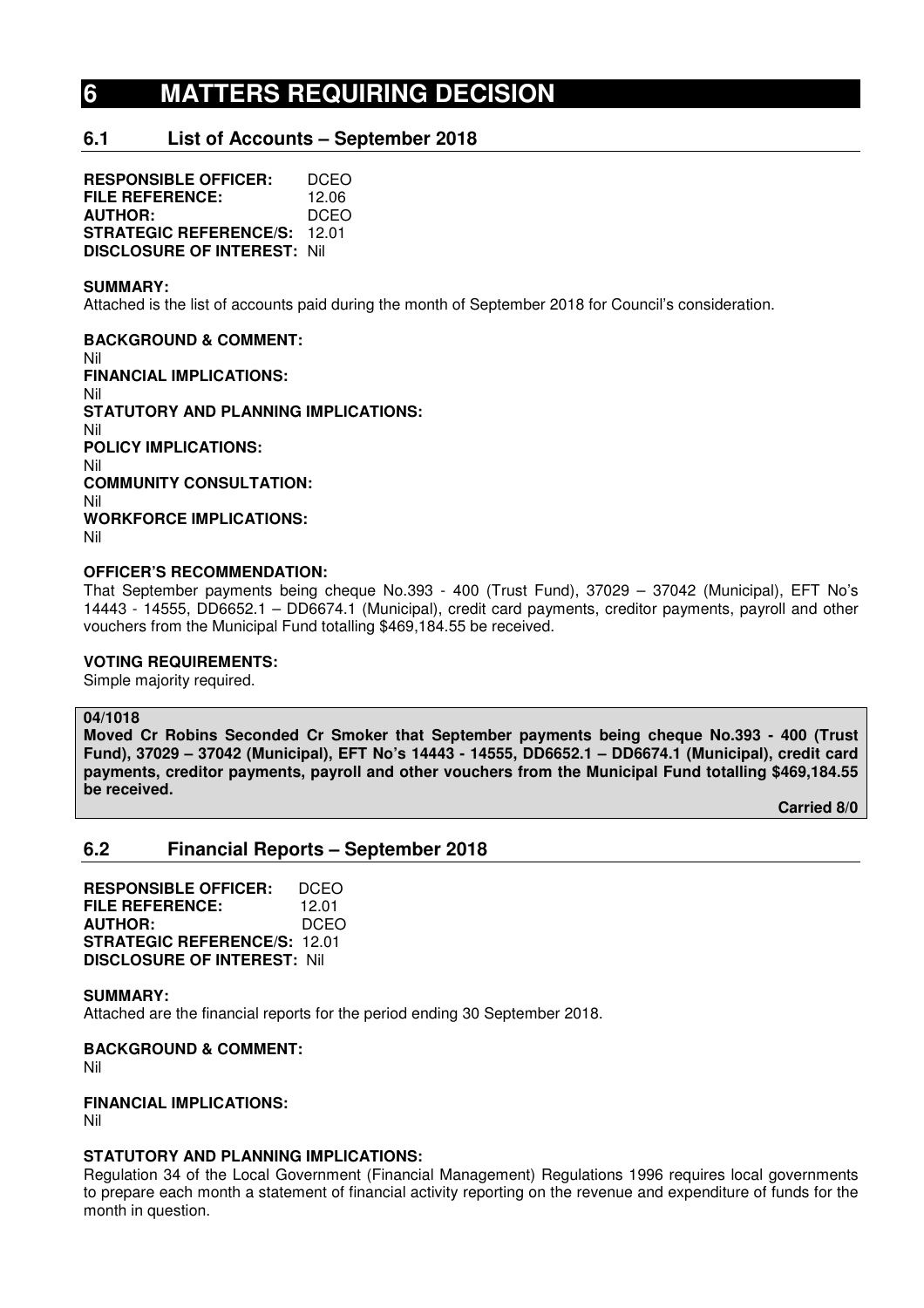#### **POLICY IMPLICATIONS:**  Nil **COMMUNITY CONSULTATION:**  Nil **WORKFORCE IMPLICATIONS:**  Nil

**OFFICER'S RECOMMENDATION:** 

That Council endorse the monthly financial statement for the period ending 30 September 2018.

#### **VOTING REQUIREMENTS:**

Simple majority required.

#### **05/1018**

**Moved Cr Taylor Seconded Cr Bowey that Council endorse the monthly financial statement for the period ending 30 September 2018.** 

 **Carried 8/0** 

#### **6.3 Donation – AOOB's and Kulin Community Trailer**

**NAME OF APPLICANT:** CEO **RESPONSIBLE OFFICER:** CEO **FILE REFERENCE:** 12.06 Sundry Debtors – request for donation **AUTHOR: STRATEGIC REFERENCE/S:** Nil **DISCLOSURE OF INTEREST:** Nil

#### **SUMMARY:**

The Kulin AOOB's has requested a donation from Council relating to the cost of providing a trailer during their annual car rally.

The CEO does not have the delegated authority to provide for donations that fall outside normal budget provisions. Council may need to consider the policy and politic implications in making a decision in either direction.

#### **BACKGROUND & COMMENT:**

The Kulin AOOB's has requested a donation from Council relating to the cost of providing a trailer during their annual car rally. See attached letter.

To ensure the trailer is available each year for the AOOB's Annual Car Rally this booking can be included in the Compliance Calendar for January to prompt staff to make the 'booking' each year. This will allow the AOOB's access as they need, and depending on timing may or may not be able to accommodate the school hiring the trailer for country week.

#### **FINANCIAL IMPLICATIONS:**

Shire does not recover funds from KDHS for bus – cost forms part of annual contribution under formal Shire/KDHS agreement, therefore suggestion in correspondence is not possible.

A payment of \$100 from Council to the AOOB's in lieu of the expense they incurred would seem the best way to enact a reasonable outcome for all parties.

**STATUTORY AND TOWN PLANNING IMPLICATIONS:**  Nil **POLICY IMPLICATIONS:** Nil **COMMUNITY CONSULTATION:** Nil

**WORKFORCE IMPLICATIONS:** Nil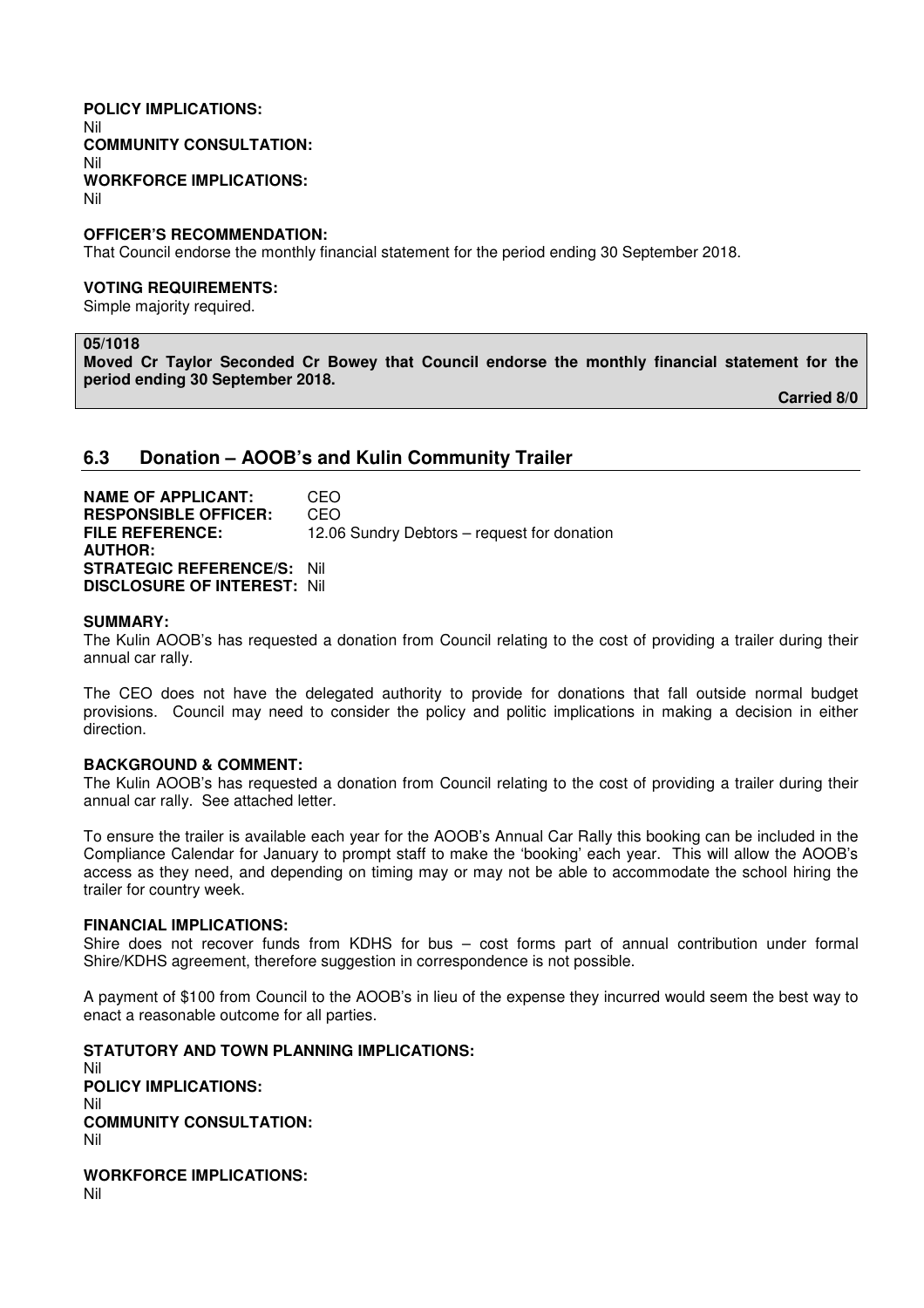#### **RECOMMENDATION:**

Council make a donation of \$100 to the AOOB's to cover the costs they were required to pay to hire a trailer during their Annual Car Rally.

#### **VOTING REQUIREMENTS:**

Simple majority required.

#### **06/1018**

**Moved Cr Duckworth Seconded Cr Robins that Council make a donation of \$100 to the AOOB's to cover the costs they were required to pay to hire a trailer during their Annual Car Rally.** 

 **Carried 8/0** 

# **7 COMPLIANCE**

### **7.1 Compliance Reporting – General & Financial Compliance September 2018**

**NAME OF APPLICANT:** CEO **RESPONSIBLE OFFICER:** CEO **FILE REFERENCE:** 12.05 Compliance 12.06 – Accounting Compliance **STRATEGIC REFERENCE/S:** CBP 4.1 Civic Leadership, 4.1.8 Compliance methods<br>**AUTHOR:** CEO/DCEO **AUTHOR:** CEO/DCEO **DISCLOSURE OF INTEREST:** Nil

#### **SUMMARY:**

This report addresses General and Financial Compliance matters for September 2018. This process is not definitive, each month additional items and/or actions may be identified that are then added to the monthly checklist. Items not completed each month e.g. quarterly action - will be notations.

The report provides a guide to the compliance requirements being addressed as part of staff workloads and demonstrates the degree of internal audit being completed.

#### **BACKGROUND & COMMENT:**

The Compliance team and works staff commence the monthly compliance effort immediately after the Shire meeting each month. At that time, the executive support officer will email the assigned staff member their compliance requirements for the coming month.

As the month progresses, staff in conjunction with their manager, the CEO or DCEO will determine the extent of work/action needed to complete items. During Agenda week, the Compliance Team again meets to ensure the monthly report/list is reviewed and that compliance items are completed. In preparing the Agenda report, the CEO or DCEO will sign off on completed items.

Prior month items not completed previously will be reported in the following month so Council remains aware.

Outstanding Items May 2018 **Council Photo June Bi-annual - photo of current Council –** Completed Sept 2018

Outstanding Items July 2018 **Annual Report Preparation/Adoption –** Annual Report for Nov meeting. **Rate Exemptions - write-offs required for Annual Report –** Completed Sept **RRG Direct Grant Payments Certificate of Completion – Completed and now on MRD record R2RQuarterly Report due -** Completed 10 Oct 2018 **R2RQuarterly Report due -Spray clover Child care & residences –** Ongoing- completed **AACR Landfill Report 2018 –** Completed

Outstanding August 2018 **FRAC & Sporting Council AGM -** Scheduled for 22 October 2018

Outstanding September 2018 **FOI Statement** - Send FOI Statement to Commissioner – After Audit November **Record Keeping Plan Compliance -** Comment in Annual Report - November **Bushfire Firebreak Inspections -** Ranger organised to undertake November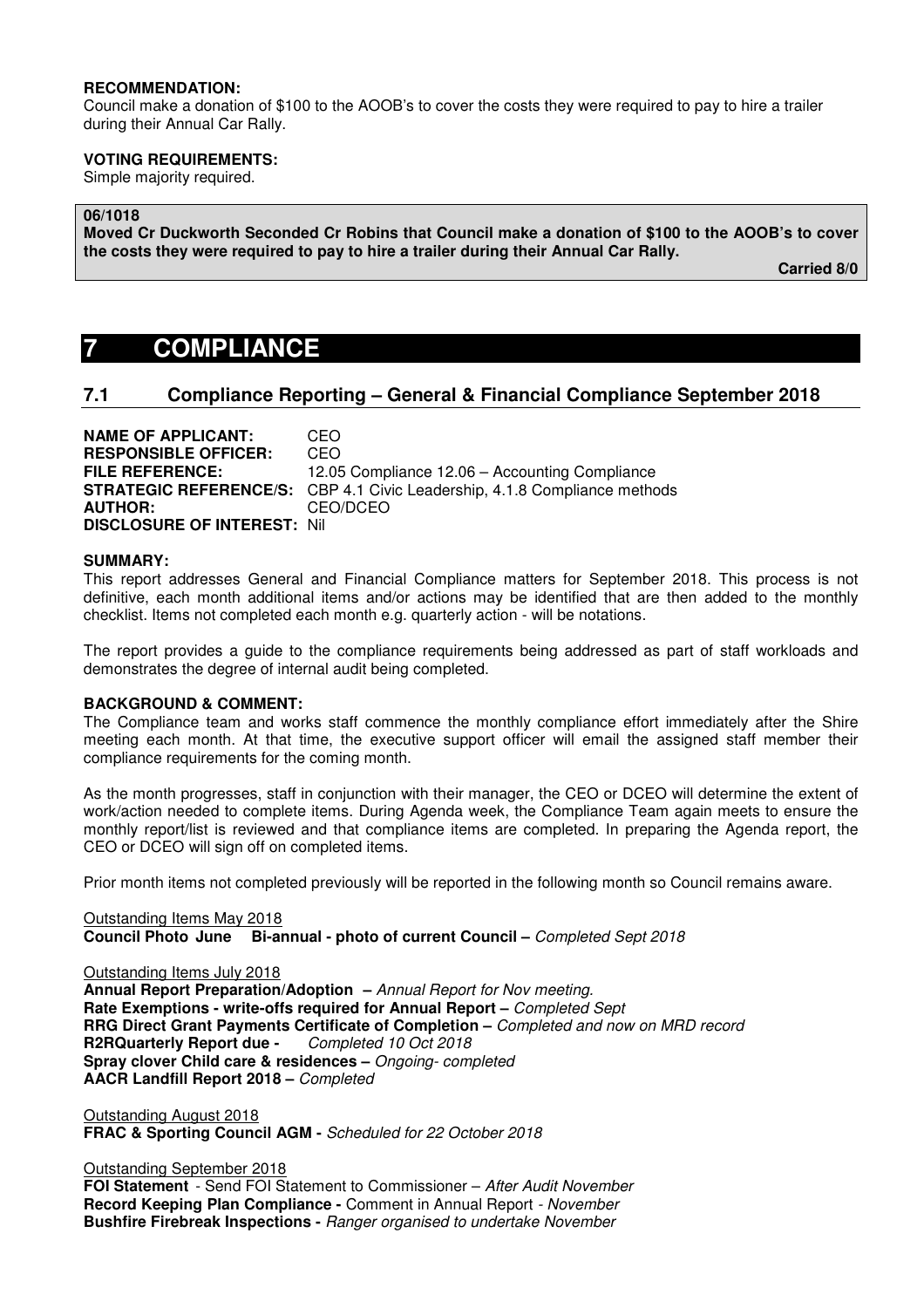**Audit Committee September –** Council meeting November to accept Annual Report & contact meeting with **Auditor** 

**ABS return** - Submit annual return - After Audit report finalised **ESL Reconciliation** – Annual ESL return - After Audit has been finalised **CBH Ex Gratia Rates -** Annual Invoice CBH **–** Unsure check November **Water Usage Charges -** invoices for water standpipe consumption **-** N/A awaiting Council decision November **Check town blocks for wild oats –** Annual inspection **-** Send notice to clean up **R2R Annual report** – Annual Audited R2R Report due - After Audit received **Swimming pool water sampling -** Season opening 5 Nov – testing by EHO approx. 20 Oct 2018

#### **FINANCIAL IMPLICATIONS:**

In terms of meeting compliance - normal administration expense. There may be items that require additional administrative effort to complete or require external assistance to resolve. In those cases, individual financial implications will be reported.

# **STATUTORY AND PLANNING IMPLICATIONS:**

Nil

# **POLICY IMPLICATIONS:**

Identified as necessary – this report Nil

**COMMUNITY CONSULTATION:** 

Nil

# **WORKFORCE IMPLICATIONS:**

Nil

# **OFFICER'S RECOMMENDATION:**

That Council receive the General & Financial Compliance Report for September 2018 and note the matters of non-compliance.

# **VOTING REQUIREMENTS:**

Simple majority required.

#### **07/1018**

**Moved Cr Taylor Seconded Cr Varone that Council receive the General & Financial Compliance Report for September 2018 and note the matters of non-compliance.** 

 **Carried 8/0** 

# **7.2 Compliance Reporting – Delegations Exercised – September 2018**

**NAME OF APPLICANT:** CEO **RESPONSIBLE OFFICER:** CEO **FILE REFERENCE:** 12.05 - Compliance **STRATEGIC REFERENCE/S:** CBP 4.1 Civic Leadership, 4.1.8 Compliance methods **AUTHOR:** CEO **DISCLOSURE OF INTEREST:** Nil

#### **SUMMARY:**

To report back to Council actions performed under delegated authority for the period ending 30 September 2018.

To provide a comprehensive report listing of the delegations able to be exercised following adoption of a more substantial array of delegations in June 2017.

# **BACKGROUND & COMMENT:**

This report is prepared for Council detailing actions performed under delegated authority by the respective officers under each of the delegation headings:

# **ADMINISTRATION**

- **Policy Delegation Community Community Policy Delegation**
- A1 Acting Chief Executive Officer (CEO)
- A2 Agreements for Payments of Debts to Council (CEO/DCEO)
- A3 Casual Hirer's Liability (CEO)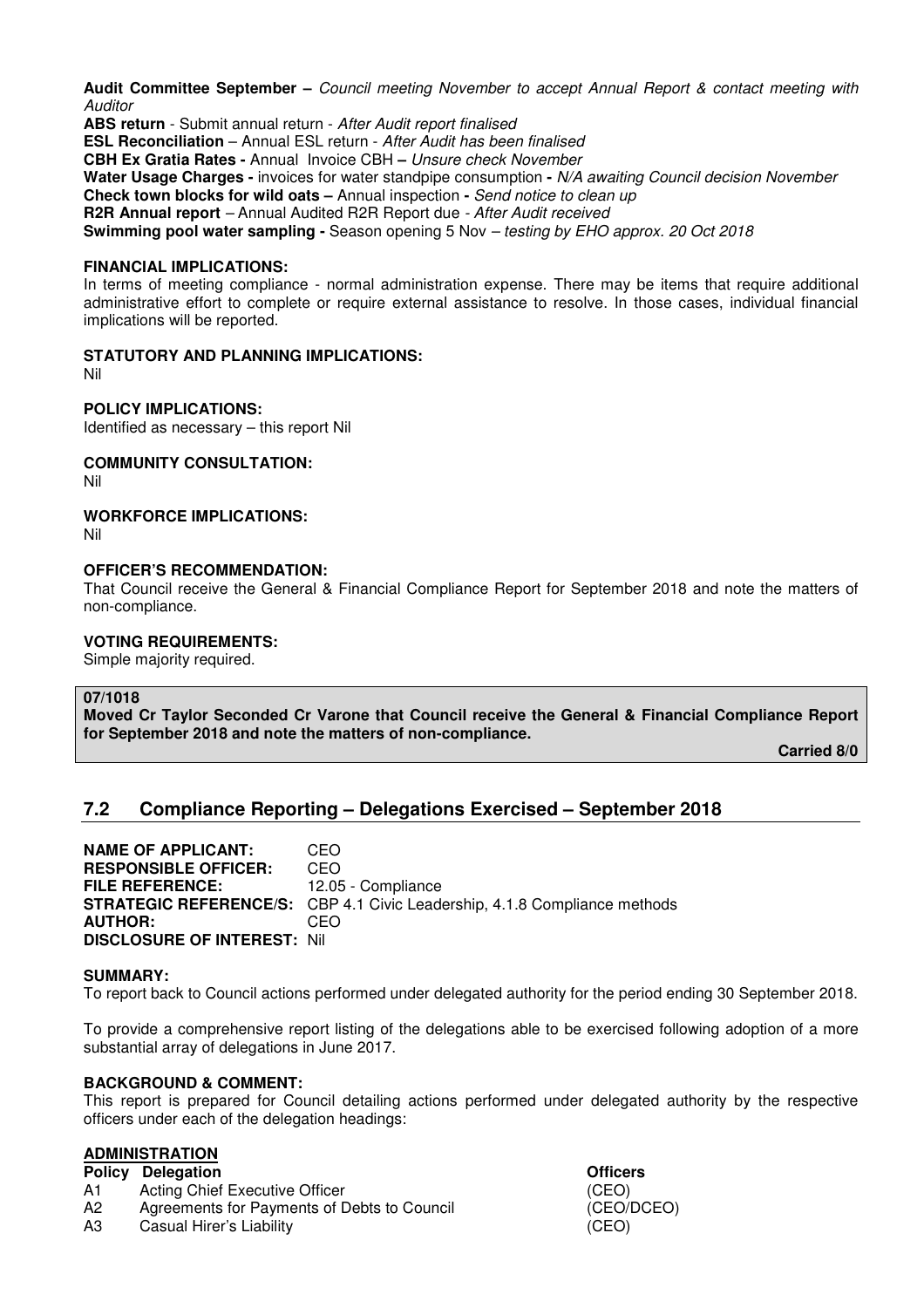| A4<br>A5<br>A6<br>Α7<br>A8<br>A9<br>orders) | <b>Complaint Handling</b><br>Fees & Charges - Discounts<br>Investment of Surplus Funds<br>IT & Social Media - Use Of<br>Legal Advice, Representation & Cost Reimbursement<br>Payments from Municipal and Trust Funds | (CEO)<br>(CEO/DCEO/MW/MLS/CRC)<br>(CEO/DCEO)<br>(CEO)<br>(CEO)<br>(CEO-to<br>numerous staff - purchase |
|---------------------------------------------|----------------------------------------------------------------------------------------------------------------------------------------------------------------------------------------------------------------------|--------------------------------------------------------------------------------------------------------|
| A10                                         | Use of Common Seal                                                                                                                                                                                                   | (CEO)                                                                                                  |
| A11                                         | <b>Writing Off Debts</b>                                                                                                                                                                                             | (CEO)                                                                                                  |
| A12                                         | Housing                                                                                                                                                                                                              | (CEO)                                                                                                  |
| A13                                         | Procedure for Unpaid Rates Finance                                                                                                                                                                                   | (CEO)                                                                                                  |
|                                             | <b>GOVERNANCE</b>                                                                                                                                                                                                    |                                                                                                        |
| G1                                          | Applications for Planning Consent                                                                                                                                                                                    | (CEO)                                                                                                  |
| G <sub>2</sub>                              | <b>Building Licences and Swimming Pools</b>                                                                                                                                                                          | (EHO/Building Surveyor)                                                                                |
| G <sub>3</sub>                              | Cemeteries Act 1986                                                                                                                                                                                                  | (CEO)                                                                                                  |
| G4                                          | Health Act 1911 Provisions                                                                                                                                                                                           | (EHO)                                                                                                  |
|                                             |                                                                                                                                                                                                                      |                                                                                                        |
|                                             | <b>HUMAN RESOURCES</b>                                                                                                                                                                                               |                                                                                                        |
| H1                                          | Grievance Procedures                                                                                                                                                                                                 | (CEO)                                                                                                  |
|                                             | <b>COMMUNITY SERVICES</b>                                                                                                                                                                                            |                                                                                                        |
| CS <sub>1</sub>                             | Bushfire Control - Shire Plant for Use of                                                                                                                                                                            | (CEO)                                                                                                  |
| CS <sub>2</sub>                             | Bushfire Control - Plant Use for Adjoining Shires                                                                                                                                                                    | (CEO)                                                                                                  |
| CS <sub>3</sub>                             | Bushfire Prohibited / Restricted Burning Periods - Changes                                                                                                                                                           | (Shire President/CEO)                                                                                  |
| CS4                                         | <b>Bushfire Training Administration</b>                                                                                                                                                                              | (CEO)                                                                                                  |
| CS <sub>5</sub>                             | Cat Ownership Limit - Cat Control                                                                                                                                                                                    | (CEO)                                                                                                  |
| CS <sub>6</sub>                             | Dog Control - Attacks                                                                                                                                                                                                | (CEO)                                                                                                  |
| CS7                                         | Dog Ownership Limit - Dog Control                                                                                                                                                                                    | (CEO)                                                                                                  |
| CS8                                         | Sea Containers Use of - Town Planning                                                                                                                                                                                | (CEO)                                                                                                  |
| CS <sub>9</sub>                             | Second Hand Dwellings                                                                                                                                                                                                | (CEO)                                                                                                  |
| <b>CS10</b>                                 | <b>Temporary Accommodation</b>                                                                                                                                                                                       | (CEO)                                                                                                  |
| <b>CS11</b>                                 | Unauthorised Structures - Building Control                                                                                                                                                                           | (CEO)                                                                                                  |
| <b>CS12</b>                                 | Kulin Bush Races                                                                                                                                                                                                     | (Kulin Bush Races Committee)                                                                           |
| <b>CS13</b>                                 | Freebairn Recreation Club Committee                                                                                                                                                                                  | (FRC Club Committee)                                                                                   |
| CS <sub>14</sub>                            | Kulin Child Care Centre Management Committee                                                                                                                                                                         | (KCCC Mgmt. Committee)                                                                                 |
| <b>CS15</b>                                 | General - Community Services Practices                                                                                                                                                                               | (CEO)                                                                                                  |
| <b>CS20</b>                                 | Seed Collection                                                                                                                                                                                                      | (CEO)                                                                                                  |
| <b>WORKS</b>                                |                                                                                                                                                                                                                      |                                                                                                        |
| W1                                          | <b>Gravel Supplies</b>                                                                                                                                                                                               | (MW)                                                                                                   |
| W2                                          | Roads - Clearing                                                                                                                                                                                                     | (CEO)                                                                                                  |
| W3                                          | Roads - Damage to                                                                                                                                                                                                    | (MW)                                                                                                   |
| W4                                          |                                                                                                                                                                                                                      | (MW)                                                                                                   |
| W5                                          |                                                                                                                                                                                                                      |                                                                                                        |
|                                             | Roads - Roadside Markers - Management of                                                                                                                                                                             |                                                                                                        |
|                                             | Stormwater Drainage                                                                                                                                                                                                  | (MW)                                                                                                   |
| W6                                          | <b>Street Trees</b>                                                                                                                                                                                                  | (CEO)                                                                                                  |
| W7                                          | Streetscape - Improvements                                                                                                                                                                                           | (CEO)                                                                                                  |
| W8<br>W9                                    | Roadside Burning<br><b>Temporary Road Closures</b>                                                                                                                                                                   | (MW)<br>(MW)                                                                                           |

# **COMMENT:**

The following details the delegations exercised within the Shire relative to the delegated authority for the month of September 2018 and are submitted to Council for information (excluding delegations under A9, Payments – refer to individual order and payment listed in Accounts paid).

**G2 Building Licences** 

23/8/18 3 Johnston St Kulin, WARD, Richard & Ann – Shed/Storage 26/9/18 5 High St Kulin. ARGENT, Rachel & Allyn - Patio

# **STATUTORY ENVIRONMENT:**

Building Act 2011 Bushfires Act 1954 Cemeteries Act 1986 Health (Asbestos) Regulations 1992;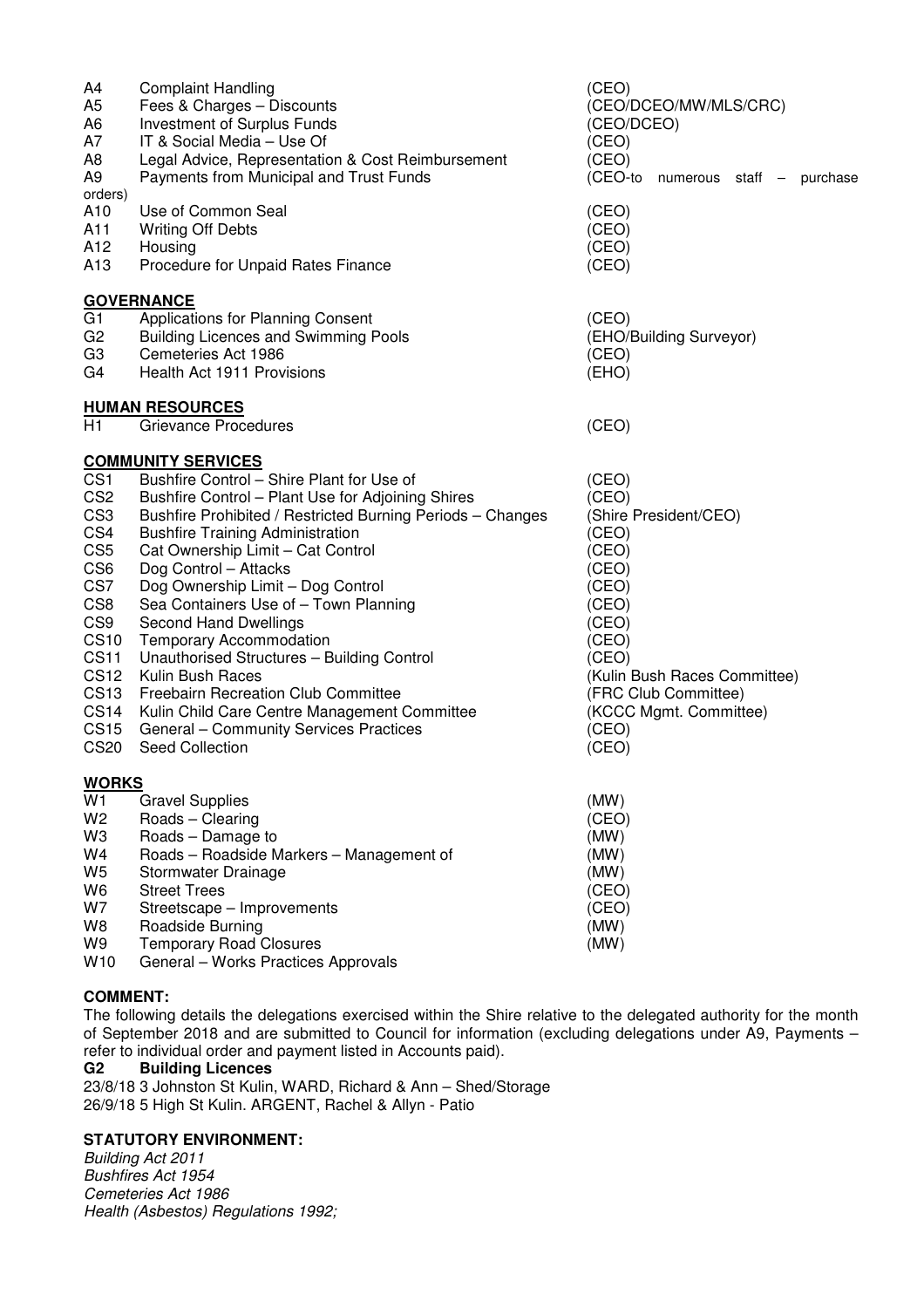Health (Miscellaneous Provisions) Act 1911; Local Government Act 1995 Public Health Act 2016 Shire of Kulin TPS2 Town Planning Development Act Town Planning Scheme Trustees Act, Part III, Criminal Procedure Act 2004;

#### **FINANCIAL IMPLICATIONS:**

Nil in terms of exercising delegation and reporting to Council though there may be financial implications in the case of each delegation exercised.

# **STATUTORY AND PLANNING IMPLICATIONS:**

Nil

# **POLICY IMPLICATIONS:**

There are no known policy implications relating to this report.

# **COMMUNITY CONSULTATION:**

Nil **WORKFORCE IMPLICATIONS:**  Nil

# **OFFICER'S RECOMMENDATION:**

That Council receive the Delegation Exercised Report for September 2018.

#### **VOTING REQUIREMENTS:**

Simple majority required.

# **08/1018**

**Moved Cr Bowey Seconded Cr Varone that Council receive the Delegation Exercised Report for September 2018.** 

 **Carried 8/0** 

# **8 ELECTED MEMBERS MOTIONS OF WHICH PREVIOUS NOTICE HAS BEEN GIVEN**

Nil

# **9 NEW BUSINESS OF AN URGENT NATURE INTRODUCED BY DECISION OF MEETING**

Nil